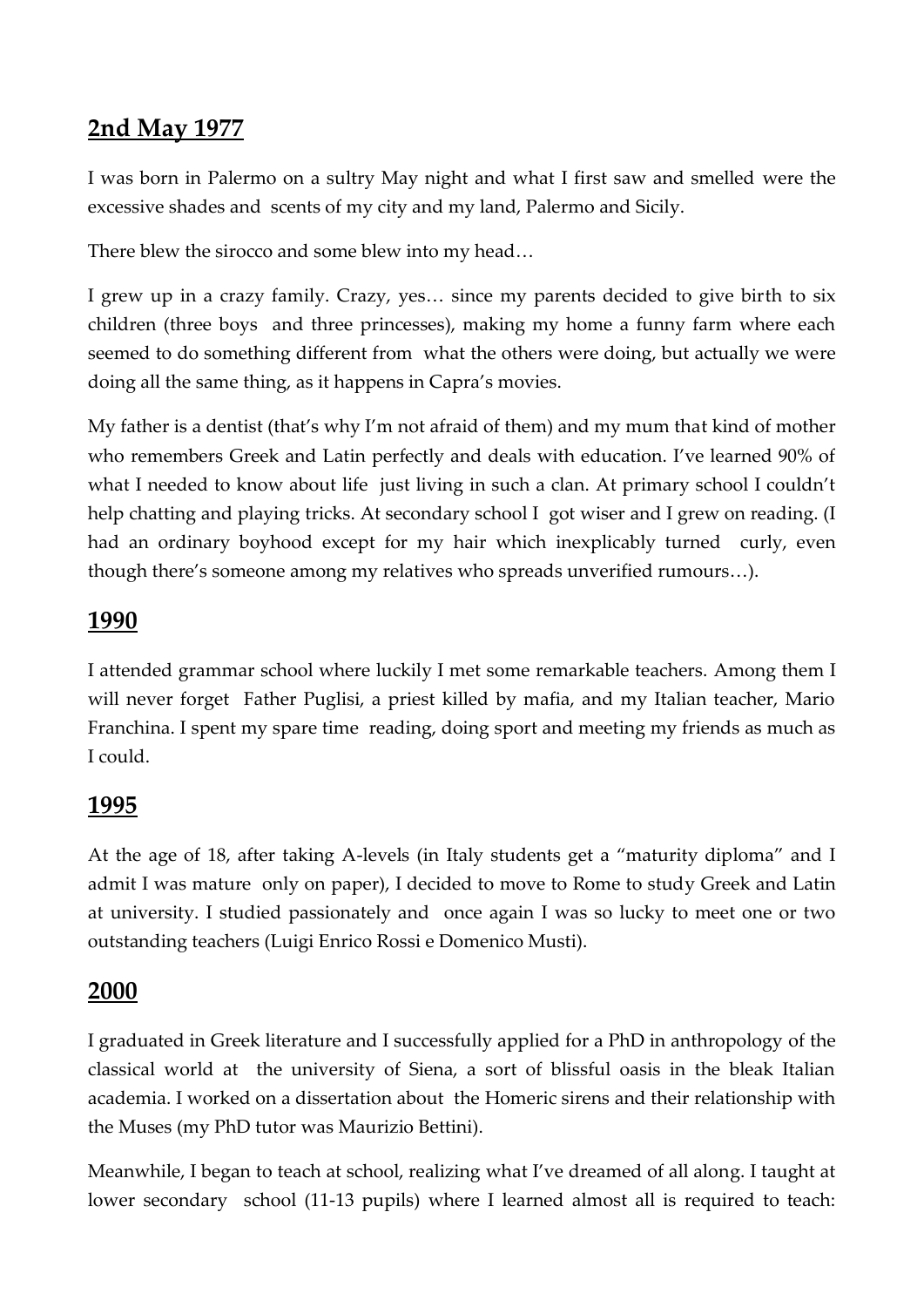explaining something to a 12-year-old kid is the challenge that all teachers should undertake to really see themselves fit to such career.

Thus, I took my teaching qualification after the scheduled training, during which I learned bunches of useless theories from people who had never set foot in a school and I well understood what a teacher shouldn't be.

Soon after I started to work as Greek and Latin teacher with great joy, at least as far as I was concerned, and perhaps as far my students were too. I set up a drama club with some of them and we also shot a short.

After two years, sure to earn my own living by then, I decided to throw myself into a new adventure which had been appealing to me since ever: to tell stories.

### **2006**

Thus, after eleven wonderful years in Rome, I moved to Milan to attend a post-graduate course on screenwriting ("Screenwriting and filmmaking for TV and cinema"), a real shortcut to learn the story-telling techniques. After my course, I worked as screenwriter in different projects. I wrote some episodes of a Disney TV series and I won a prize for a film comedy of mine. I got back to work at school as Italian teacher.

Meanwhile, I focused on media education and I went on tour throughout Italy, from Palermo to Trieste, with a seminar-screenplay I wrote, an unusual journey to the heart of MTV's generation. It was successful and caught the attention of students, their families, and teachers. I could see the situation of different Italian schools with my eyes.

Meanwhile, I kept writing my first novel at night. Its first draft was submitted to friends and students who kindly advised me on how to edit it after their passionate reading. When at last I came to my final draft, I sent it off to Mondadori, where it was soon highly appreciated. My novel is now published in 19 countries. In November 2011 my latest novel was published: *Cose che nessuno sa*, which is being translated into ten

countries. On 6th December 2012 I was awarded *the International Padre Puglisi Prize* for my commitment to education through my works and seminars.

# **Present time**

Now I'm teaching Italian and Latin in Milan to beautiful and difficult students. I'm a columnist for some national newspapers (*La Stampa, TuttoLibri, Avvenire, Repubblica Palermo*). I continue to study, read (whatever, from comics to Dostoievskij), write, do some exercise, watch films and series, and look after my blog. I devote all my spare time to